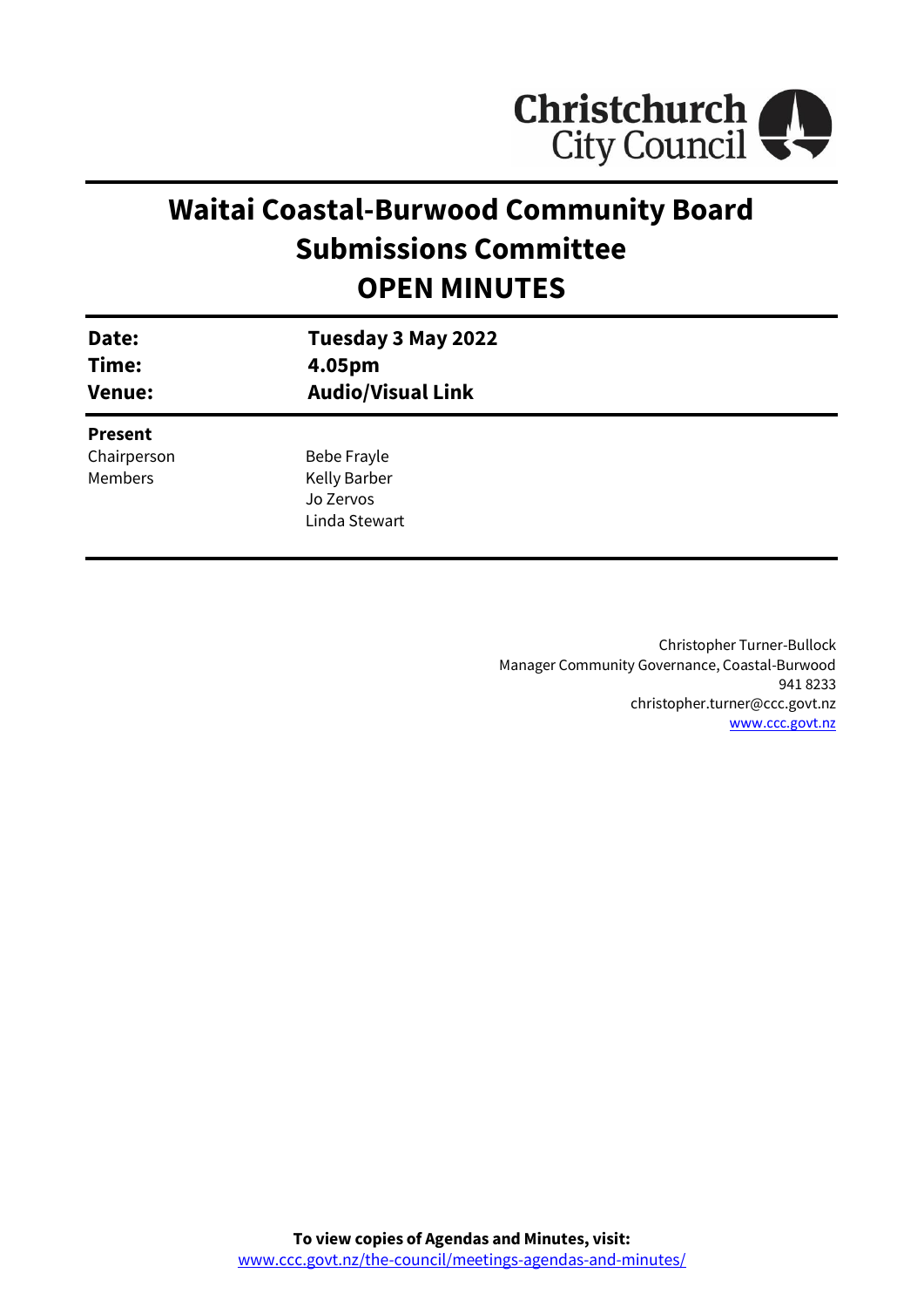

# **Part A Matters Requiring a Council Decision**

- **Part B Reports for Information**
- **Part C Decisions Under Delegation**

#### **Secretarial Note:**

It is noted that this meeting was also held via audio/visual link on the Zoom platform due to the whole country being under COVID-19 Protection Framework (the Traffic Alert Orange setting) on the date the meeting was scheduled. These minutes provide a written summary of the meeting proceedings.

# **1. Apologies Ngā Whakapāha**

The Chair called for apologies. An apology for lateness from Kelly Barber was received. The Chair moved that the apology received for lateness from Kelly Barber be accepted, which was seconded by Jo Zervos. The motion was put to the vote and carried unanimously.

#### **Committee Resolved CBSC/2022/00008**

That the apology received for lateness from Kelly Barber, be accepted.

Bebe Frayle/Jo Zervos **Carried**

# **2. Declarations of Interest Ngā Whakapuaki Aronga**

The Chair asked members if they wished to declare an interest in agenda item 3.

There were no declarations of interest recorded.

The Chair recommended suspending Standing Order so members could speak freely whilst discussing the consultation documents. The Chair moved, seconded by Jo Zervos, that Standing Orders be suspended. The motion was put to the vote and carried unanimously.

# **Suspension of Standing Orders**

# **Committee Resolved CBSC/2022/00009**

That pursuant to Standing Orders 3.5 (Temporarily Suspension of Standing Orders), the following Standing Orders be suspended to enable informal discussion regarding Agenda Item 3:

17.5 Members may speak only once.

18.1 General procedure for speaking and moving motions.

Bebe Frayle/Jo Zervos **Carried**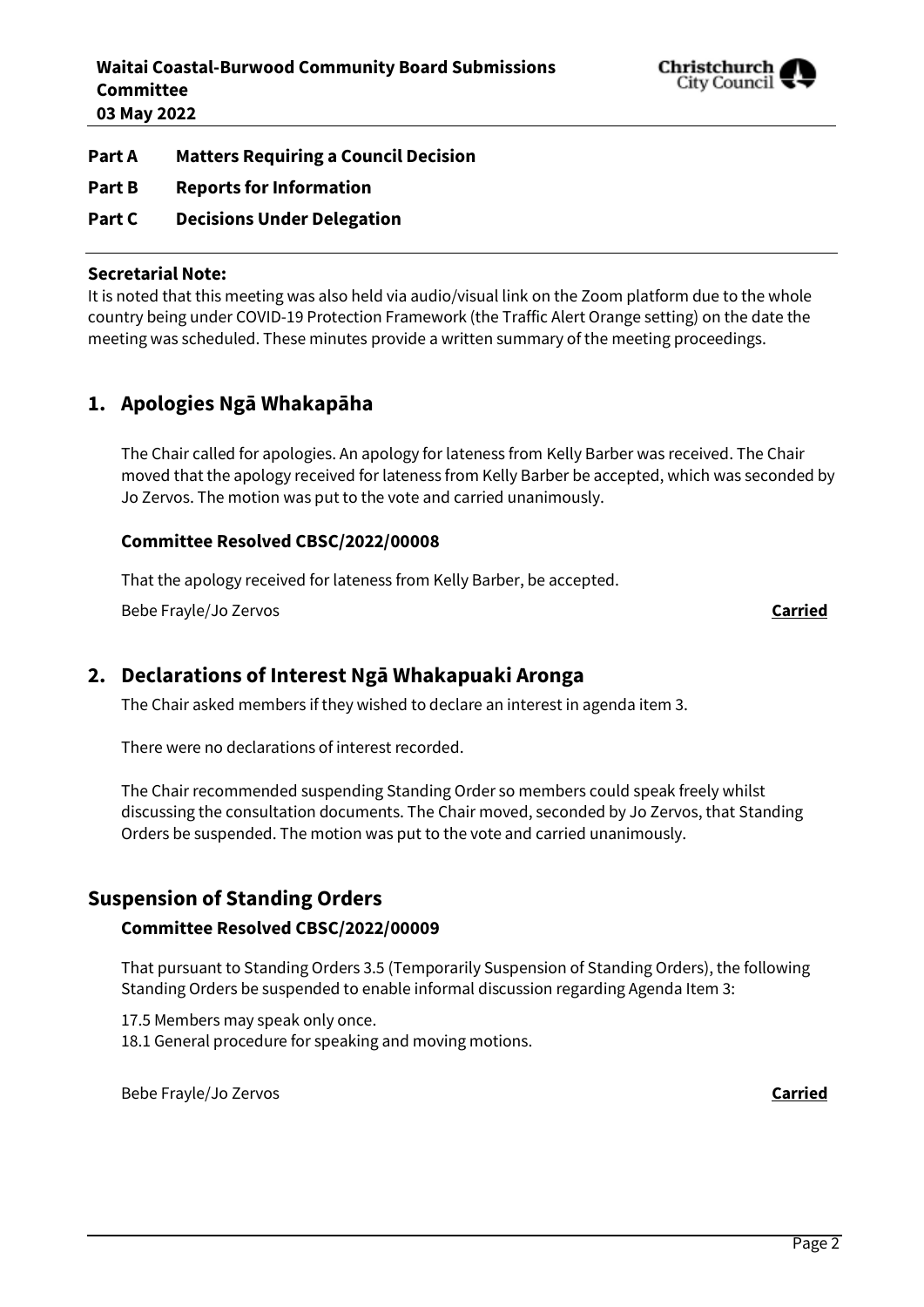

# **3. Draft Housing and Business Choice Plan Change, Draft Coastal Hazards Plan Change, Draft Heritage Plan Change, Draft Radio Communications Pathway Plan Change - Community Board Feedback**

The Chair recommended that members go through the consultation documents and provide feedback to the questions asked in the submission templates in the following order; Draft Radio Communications Pathway Plan Change, Draft Coastal Hazards Plan Change, Draft Heritage Plan Change and Draft Housing and Business Choice Plan Change. Members present supported this and a copy of what was agreed to be provided can be found in the attached Board Submissions.

# **Staff Recommendations**

That the Waitai Coastal-Burwood Community Board Submissions Committee:

- 1. Consider preparing feedback on behalf of the Board on the Draft Housing and Business Choice Plan Change.
- 2. Consider preparing feedback on behalf of the Board on the Draft Coastal Hazards Plan Change.
- 3. Consider preparing feedback on behalf of the Board on the Draft Heritage Plan Change.
- 4. Consider preparing feedback on behalf of the Board on the Draft Radio Communications Pathway Plan Change.
- 5. Note that given the consultation timetable, the Submissions Committee will exercise its delegated authority to complete and lodge feedback on behalf of the Board.

After compiling Board Feedback on the Draft Radio Communications Pathway, Draft Coastal Hazards Plan Change, Draft Heritage Plan Change and Draft Housing and Business Choice Plan Change, the Chair recommended that Standing Orders be resumed for the remainder of the meeting.

The Chair moved that Standing Orders be resumed which was seconded by Kelly Barber. The motion was put to the vote and carried unanimously.

#### **Committee Resolved CBSC/2022/00010**

#### **Resumption of Standing Orders**

That the Standing Orders set aside above, be resumed.

Bebe Frayle/Kelly Barber **Carried**

The Chair moved, seconded by Jo Zervos, that the Submissions Committee prepare feedback on behalf of the Board on the Draft Radio Communications Pathway, Draft Coastal Hazards Plan Change, Draft Heritage Plan Change and Draft Housing and Business Choice Plan Change and to note that given the consultation timetable, the Submissions Committee will exercise its delegated authority to complete and lodge feedback on behalf of the Board. The motion was put to the vote and carried unanimously.